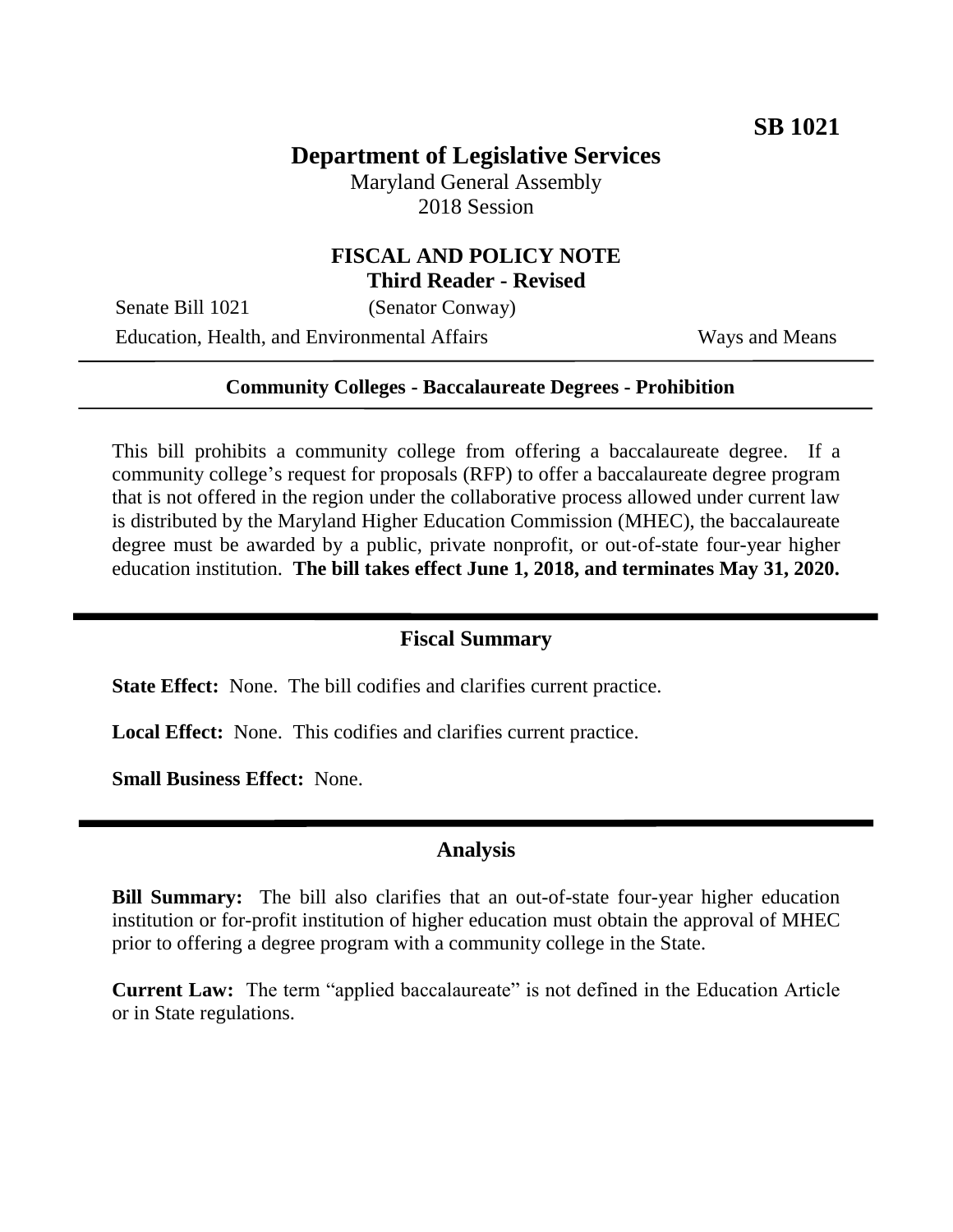## *Joint Offering of a Baccalaureate Degrees*

A board of trustees of a community college may submit to MHEC a RFP to offer a baccalaureate degree program not offered in the region. Before submitting a RFP, a community college must (1) seek input from students and interested community groups about the program; (2) determine the regional or statewide need for graduates of the program; (3) identify enrollment patterns, characteristics of students, and other unique circumstances that would require the program to be offered in a particular manner; and (4) determine that the program is necessary to meet the academic and economic development needs of the region or State. MHEC must distribute the RFP to public and private four-year institutions in the State.

If no in-state institutions submit acceptable responses to the RFP, the board of trustees may submit the RFP to out-of-state four-year institutions. Before offering the program, an out-of-state institution's program must *seek* approval from MHEC.

According to State regulations, a joint baccalaureate program as described in statute is for the awarding of a Bachelor of Technical Studies (BTS) or the Bachelor of Professional Studies (BPS).

Regulations authorize an institution to award a BTS or BPS degree of at least 120 credit hours awarded for the successful completion of an Associate of Applied Sciences (AAS) degree, an advanced program of study in the designated area of concentration, and a three-credit hour internship related to the program. Under an articulated agreement, students who have completed an AAS degree may obtain a BTS or a BPS in a related, specialized area of concentration at an institution with degree-granting authority in the State. The area of concentration must be specified by the institution granting the BTS or BPS. The receiving institution must accept not less than 60 credit hours and not more than 64 credit hours for the AAS degree.

MHEC must provide information on technical or professional fields that have graduated significant numbers of students and for which one or more community colleges request an articulated BTS or BPS degree. Institutions that wish to participate in developing a BTS or BPS must meet and develop a memorandum of understanding (MOU). Participating institutions must notify MHEC of their intent to develop the new degree program.

An MOU must be drafted and agreed to by institutions. The MOU must address procedures for admissions, registration, advising, student services, financial aid, tuition, and faculty resources. Programmatic and degree requirements must also be identified. The program must include an internship that encompasses specific competencies and is a minimum of three credit hours. The program must be made available at the principal location or other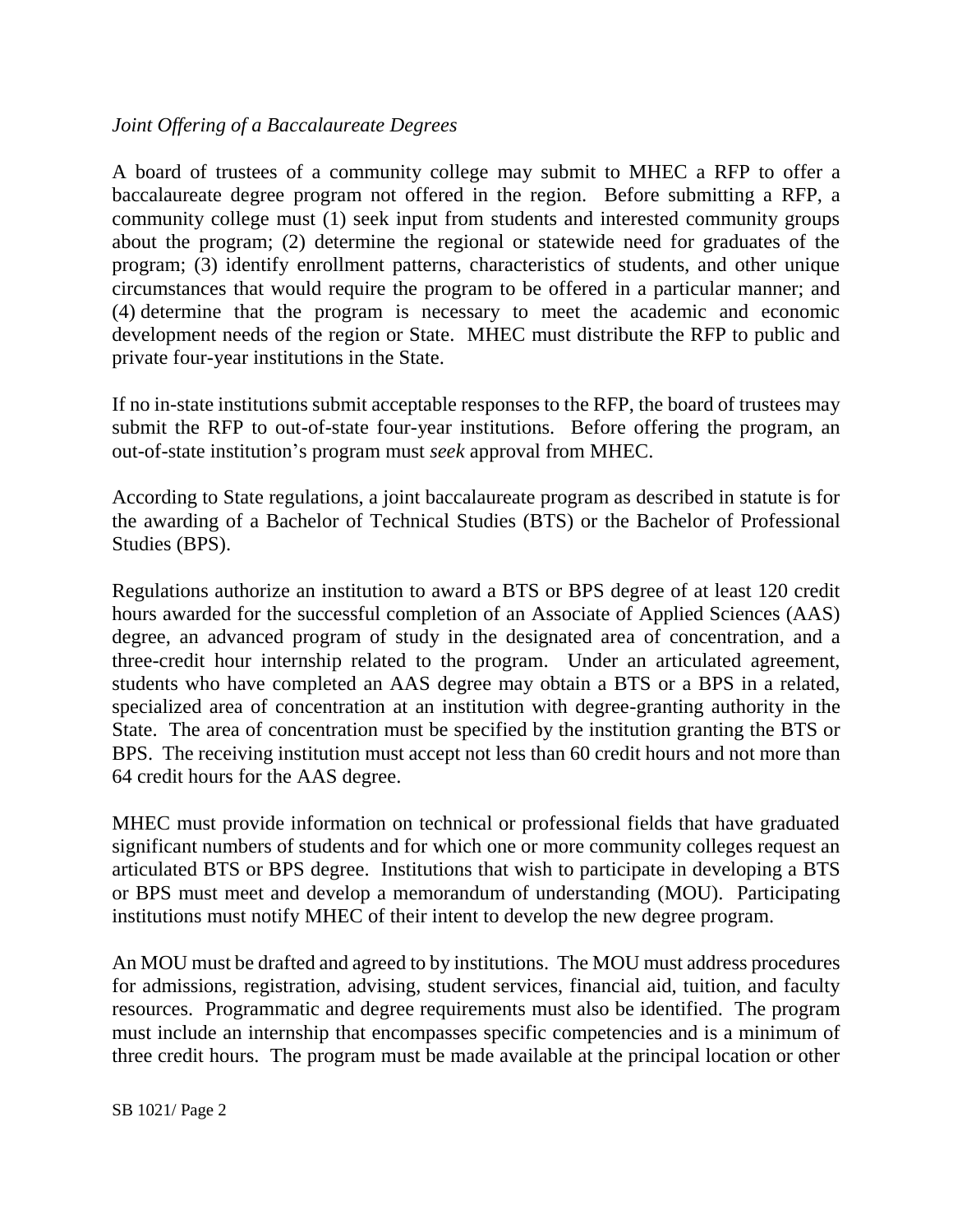convenient locations, or both. The program may also be delivered through distance education. The MOU must be submitted to MHEC instead of a program proposal.

#### *New Degrees*

If an in-state institution wishes to offer a new degree not previously offered by the institution (unless already controlled by the Institutional Approval Process), the institution must submit a proposal and request MHEC to assess the readiness of the institution to grant the degree in accordance with MHEC policies and procedures.

In response to a request for approval of a new degree, the Secretary of Higher Education may appoint a team to make an on-site visit. If appointed, the team's assessment and recommendations must be presented to the Secretary.

The institution is responsible for the costs of the review. The Secretary of Higher Education must grant full approval to an institution exhibiting the capability to award a new degree. The Secretary may grant conditional approval to an institution demonstrating potential capability to award the degree. The Secretary must prepare a report for the commission on the Secretary's action.

## *Associate Degree-granting Authority.*

The Secretary of Higher Education may not grant approval to offer new associate degrees to a (1) public institution granting baccalaureate or higher degrees or (2) private institution granting baccalaureate or higher degrees that does not offer an associate degree.

In extraordinary situations, the Secretary may grant approval to offer a new associate degree-level program to a private institution granting baccalaureate or higher degrees that offers associate degrees when that program is justified by the institution's mission, unique nature of the program, and need for the program.

## *Regional Higher Education Centers*

A regional higher education center (RHEC) is a facility at which at least two institutions of higher education offer classes, consisting of a variety of program offerings and multiple degree levels. RHECs are designed to ensure access to higher education in underserved areas of the State. They provide baccalaureate and graduate programs in places where students do not have access to higher education due to geographical distance, commute time, or the limited capacity of local four-year institutions. RHECs offer the State an opportunity to address workforce needs in high-demand areas, particularly for nontraditional students, and to support State, regional, and local economic development goals.

SB 1021/ Page 3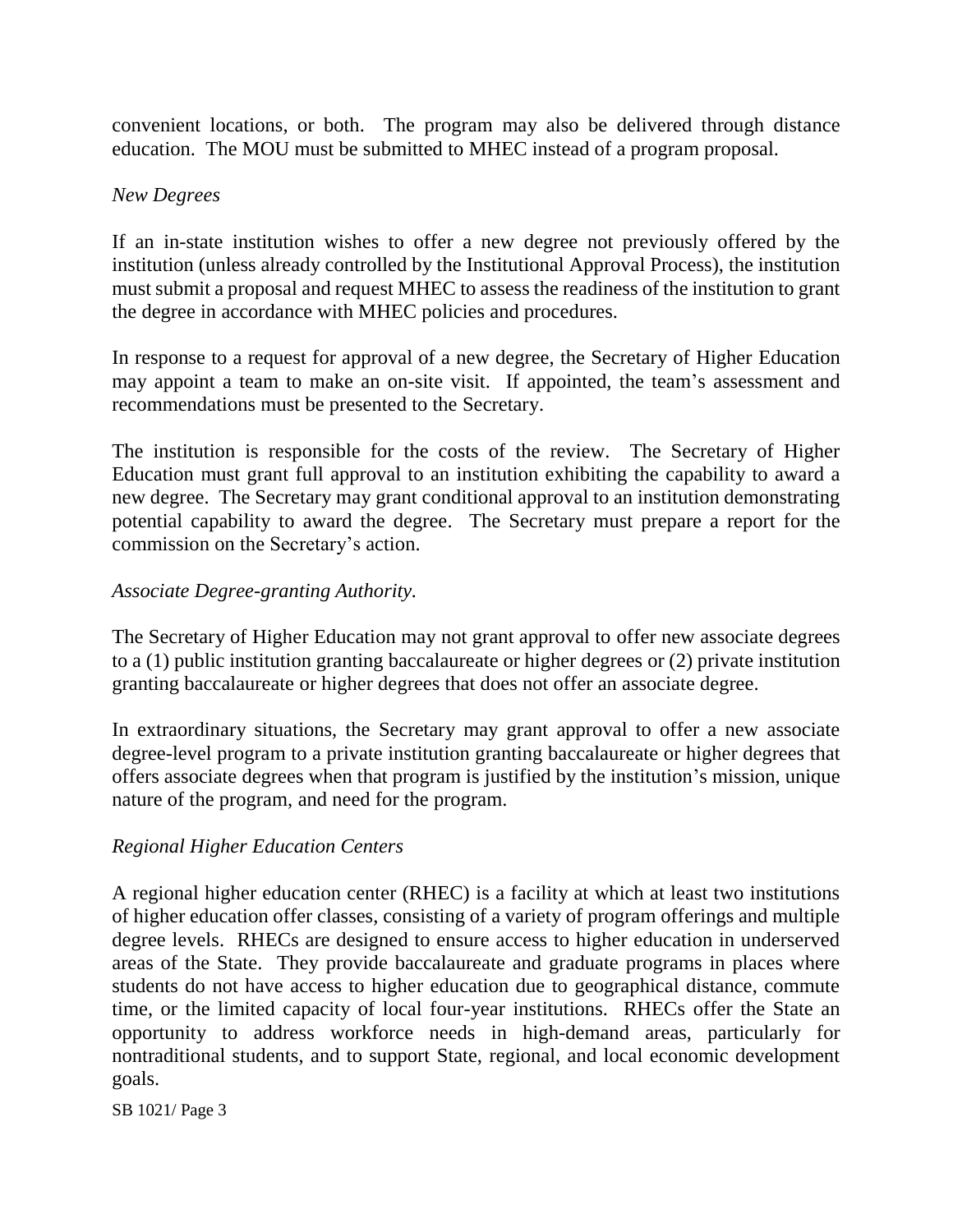There are nine RHECs operating throughout Maryland. The University System of Maryland (USM) currently operates two RHECs: the Universities at Shady Grove and USM at Hagerstown. The other seven are independent regional centers that are coordinated by MHEC and exist in areas not served by comprehensive four-year institutions of higher education.

**Background:** MHEC received a proposal from the Maryland Association of Community Colleges (MACC) to implement applied baccalaureate degrees at Maryland community colleges. In response, MHEC commissioners voted to create an Applied Baccalaureate Workgroup to study and consider the implementation of an applied baccalaureate degree in Maryland on December 13, 2017. The first meeting was held on February 8, 2018. There are four more meetings currently scheduled to discuss the topic.

Currently, an applied baccalaureate degree does not exist in Maryland. Community colleges currently offer lower degree certificates and associate degrees. In Maryland three four-year institutions offer bachelor and associate degrees (University of Maryland University College, Capital Technology University, and Washington Adventist University).

According to MACC, examples of applied baccalaureate degrees likely to be proposed by Maryland community colleges might include the following: automotive field operations, service, and training; aeronautical science, with related degrees in professional pilot, helicopter pilot, drone pilot, air traffic control, and dispatcher; human services, counseling, and chemical dependency counseling; interior design; allied health programing; and interpreter preparation.

Over 20 states allow community colleges to award bachelor's degrees. In most states only a few institutions offer the programs. In 2015, the Education Commission of the States published a policy analysis entitled [community colleges expanded role into awarding](https://www.ecs.org/clearinghouse/01/18/27/11827.pdf)  [bachelor's degrees](https://www.ecs.org/clearinghouse/01/18/27/11827.pdf) that found that states that allow community colleges to award bachelor's degrees typically place limits on the type and number of bachelor's degrees that community colleges can offer to avoid program duplication and completion with nearby four-year institutions. A [list](http://www.accbd.org/wp-content/uploads/2013/10/Conferring-Institutions.pdf?ct=US&stp=UT) of current bachelor's degrees offered by community colleges nationwide can be found on the community college baccalaureate association website.

In 2014, California enacted a bill to allow 15 community college districts to offer bachelor's degrees in areas with unmet bachelor's level workforce on a pilot basis. In December 2017, California's Legislative Analyst's Office (LAO) released a report entitled [California Community Colleges: Interim Evaluation of Baccalaureate Degree Pilot](https://urldefense.proofpoint.com/v2/url?u=http-3A__lao.ca.gov_reports_2017_3722_ccc-2Dbaccalaureate-2D121917.pdf&d=DwMFaQ&c=Gp5PoQfTj9yjDt8XV2x6aql0UnCZXhNkdBYbfDClWas&r=CpmVj6vKe_BTsMJDhMgw6gwJytnnyqiqcfoQdaTJoUo&m=GM8a_LhEtBk6e7lDtV-vmLulushv1YyAd_WsJz9KzqQ&s=8vV5448tTyn8MwecXYCFgC7CMfjcs0sMnZwuIU3HPy4&e=)  [Program.](https://urldefense.proofpoint.com/v2/url?u=http-3A__lao.ca.gov_reports_2017_3722_ccc-2Dbaccalaureate-2D121917.pdf&d=DwMFaQ&c=Gp5PoQfTj9yjDt8XV2x6aql0UnCZXhNkdBYbfDClWas&r=CpmVj6vKe_BTsMJDhMgw6gwJytnnyqiqcfoQdaTJoUo&m=GM8a_LhEtBk6e7lDtV-vmLulushv1YyAd_WsJz9KzqQ&s=8vV5448tTyn8MwecXYCFgC7CMfjcs0sMnZwuIU3HPy4&e=) In their review LAO found that a majority of the programs offered under the pilot program were in fields where the typical entry-level requirements are below a bachelor's degree; however, local employers and students reported many reasons for liking

SB 1021/ Page 4